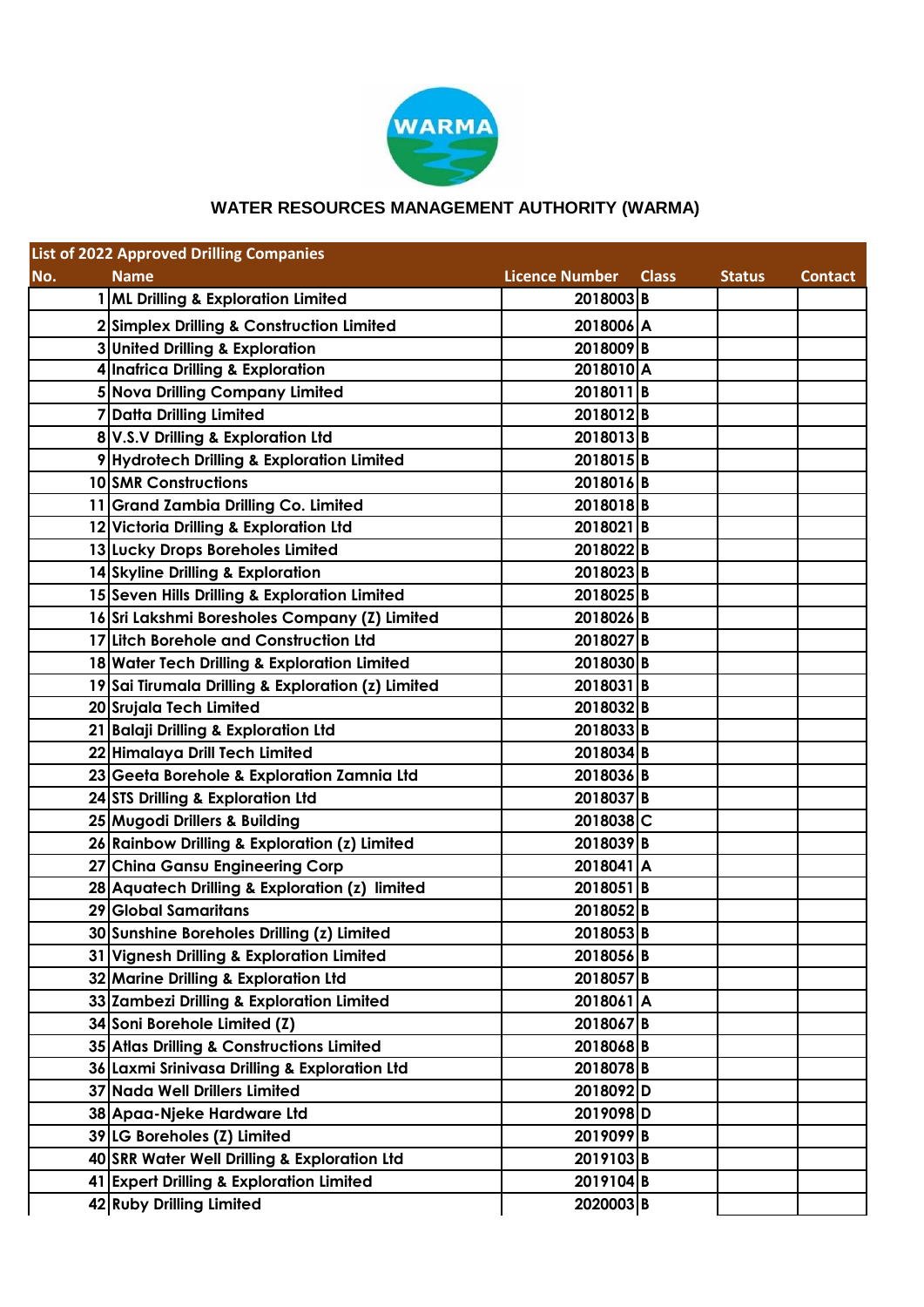| 43 Sun Waterwell Drilling Limited                       | 2020005B  |
|---------------------------------------------------------|-----------|
| 44 Zamtech Drilling Limited                             | 2020007B  |
| 45 Bangweulu Water Drillers                             | 2020011D  |
| 46 PNR Borehole Drilling & Exploration                  | 2021021B  |
| 48 Pambashe Drilling Enterprise Kawambwa                | 2020013D  |
| 49 Karibu Boreholes & Construction limited              | 2020014B  |
| 50 Muchinga Drilling & Exploration Limited              | 2020015B  |
| 51 Sri Tirumala Drilling & Exploration Limited          | 2020017B  |
| 52 Ocean Drilling Company                               | 2020018B  |
| 53 Thriumala Drilling & Exploration Limited             | 2020023B  |
| 54 World Vision Zambia                                  | 2020031B  |
| 55 K.R Drilling Limited                                 | 2020033B  |
| 56 Trinity Surface Exploration Drilling Service Limited | 2020036D  |
| 57 J. Kazungo Lyazambi Drilling                         | 2021005D  |
| 58 Simunthali General Dealers                           | 2021009D  |
| 59 Muchingo Water Wells & Construction Ltd              | 2021011D  |
| 60 Iwaa General Dealers Ltd                             | 2021012D  |
| 61 Universal Borehols Invetsments Limited               | 2021016B  |
| 62 Jalapriya Drilling & Exploration Limited             | 2021018B  |
| 63 RR Drill Tech Limited                                | 2021019B  |
| 64 Violet Drilling & Water Solutions                    | 2021022C  |
| 65 Lakshmi Nrusimha Boreholes (Z) Limited               | 2021023B  |
| 66 Sahara Drilling Limited                              | 2021024B  |
| 67 Pacific Drilling & Exploration Limited               | 2021026B  |
| 68 Zamking Drilling Limited                             | 2021027B  |
| 69 Greenland Water Drilling (Z) Limited                 | 2021034B  |
| 70 Prime Drill Tech Zambia Limited                      | 2021035B  |
| 71 MSR Drilling Limited                                 | 2021036B  |
| 72 CTR Drilling & Earth Movers Limited                  | 2021038B  |
| 73 Uni Air Drilling Limited                             | 2021042B  |
| 74 Sri Durga Drilling & Exploration Limited             | 2021047B  |
| 75 Finecop Zambia Ltd                                   | 2021053B  |
| 76 Envengelical Baptist Mission Zambia (EBMZ)           | 2021054D  |
| 77 Vinni Drilling Limited                               | 2022001B  |
| 78 Shiva Ganesh Boreholes Limited                       | 2022002B  |
| 79 Afcom Drill Tech Limited                             | 2022003B  |
| 80 Kumar Boreholes (Z) Limited                          | 2022004B  |
| 81 Nsondo M. Enterprise                                 | 2022006D  |
| 82 Assured Contractors (Z) Limited                      | 2022007D  |
| 83 Chisubu Compnay Ltd                                  | 2022008D  |
| 84 VR Boreholes (z) Limited                             | 2018094B  |
| 85 Zambezi Drilling & Exploration Limited               | 2018061A  |
| 86 Jesus Zone Youth Africa                              | 2020016C  |
| 87 Chifunabuli Water & Sanitation                       | 2020012D  |
| 88 DDYDE Company Limited                                | 2018071B  |
| 89 Lion Drilling Company Limited                        | 2018040B  |
| 90 Sai Drilling & Exploration Limited                   | 2018069B  |
| 91 Africa Drilling & Exploration Limited                | 2018008 A |
|                                                         | 2018002B  |
| 92 Baba Drilling & Exploration Company Limited          |           |
| 93 Star Waterwell Drilling & Exploration (z) Limited    | 2018024B  |